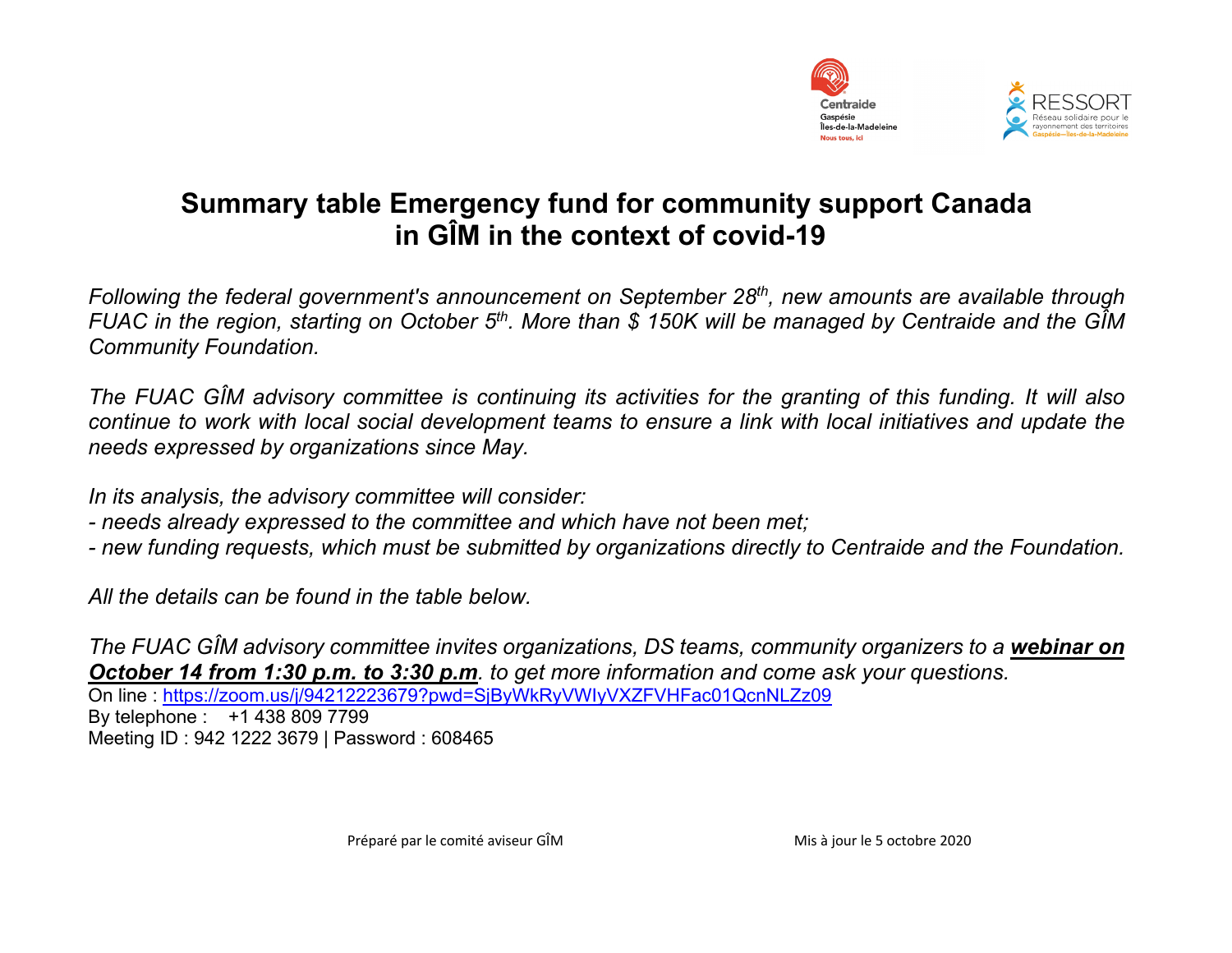|                                          | <b>Fondation communautaire GIM</b>                                                                                                                                                                                                                                                                                                   | <b>Centraide GIM</b>                                                                                                                                                                                                                                                                                                 |
|------------------------------------------|--------------------------------------------------------------------------------------------------------------------------------------------------------------------------------------------------------------------------------------------------------------------------------------------------------------------------------------|----------------------------------------------------------------------------------------------------------------------------------------------------------------------------------------------------------------------------------------------------------------------------------------------------------------------|
| <b>Eligible</b>                          | Charities, MRCs / municipalities                                                                                                                                                                                                                                                                                                     | Charitable organizations, MRCs / municipalities,                                                                                                                                                                                                                                                                     |
| organizations                            |                                                                                                                                                                                                                                                                                                                                      | whether or not they are members of the Centraide GIM<br>family                                                                                                                                                                                                                                                       |
| Eligible<br>projects                     | Projects aimed at increasing or adapting the<br>services offered to vulnerable populations during<br>the covid-19 pandemic.<br>Ex .: Social inclusion, additional staff, web platform,<br>techno, educational material, food preparation +<br>delivery, personal protective equipment (PPE)<br>https://cfc-fcc.smapply.ca/prog/ECSF/ | Projects aimed at increasing or adapting the services<br>offered to vulnerable populations during the covid-19<br>pandemic.<br>Ex .: Mental health, food safety, home care, transport, new<br>services, personal protective equipment (PPE)<br>https://centraidegim.com/fond-durgence-pour-lappui-<br>communautaire/ |
| <b>Eligible</b><br>expenses              | All expenses (except fixed assets and debts):<br>Salary, fees, travel, material, rental or purchase of<br>equipment, administrative costs, evaluation,<br>premises rental, loss of income                                                                                                                                            | All expenses (except fixed assets and debts):<br>Salary, fees, travel, material, equipment rental,<br>administrative costs, communication costs, loss of<br>income                                                                                                                                                   |
| <b>Duration of</b><br>support            | Actions that will take place between April 1, 2020<br>and March 31, 2021.                                                                                                                                                                                                                                                            | The funds to be used in full between <b>October 1st,2020</b><br>and to March 31, 2021                                                                                                                                                                                                                                |
| When can you<br>submit an<br>application | When? Between the 5th and 31st of October                                                                                                                                                                                                                                                                                            | <b>When?</b> Between the 5th and 31st of October                                                                                                                                                                                                                                                                     |
| Where to<br>submit your                  | On the Foundation's platform:                                                                                                                                                                                                                                                                                                        | On the Centraide's platform:                                                                                                                                                                                                                                                                                         |
| application                              | https://cfc-fcc.smapply.ca/prog/ECSF/                                                                                                                                                                                                                                                                                                | https://centraidegim.com/fond-durgence-pour-lappui-<br>communautaire/                                                                                                                                                                                                                                                |
|                                          |                                                                                                                                                                                                                                                                                                                                      |                                                                                                                                                                                                                                                                                                                      |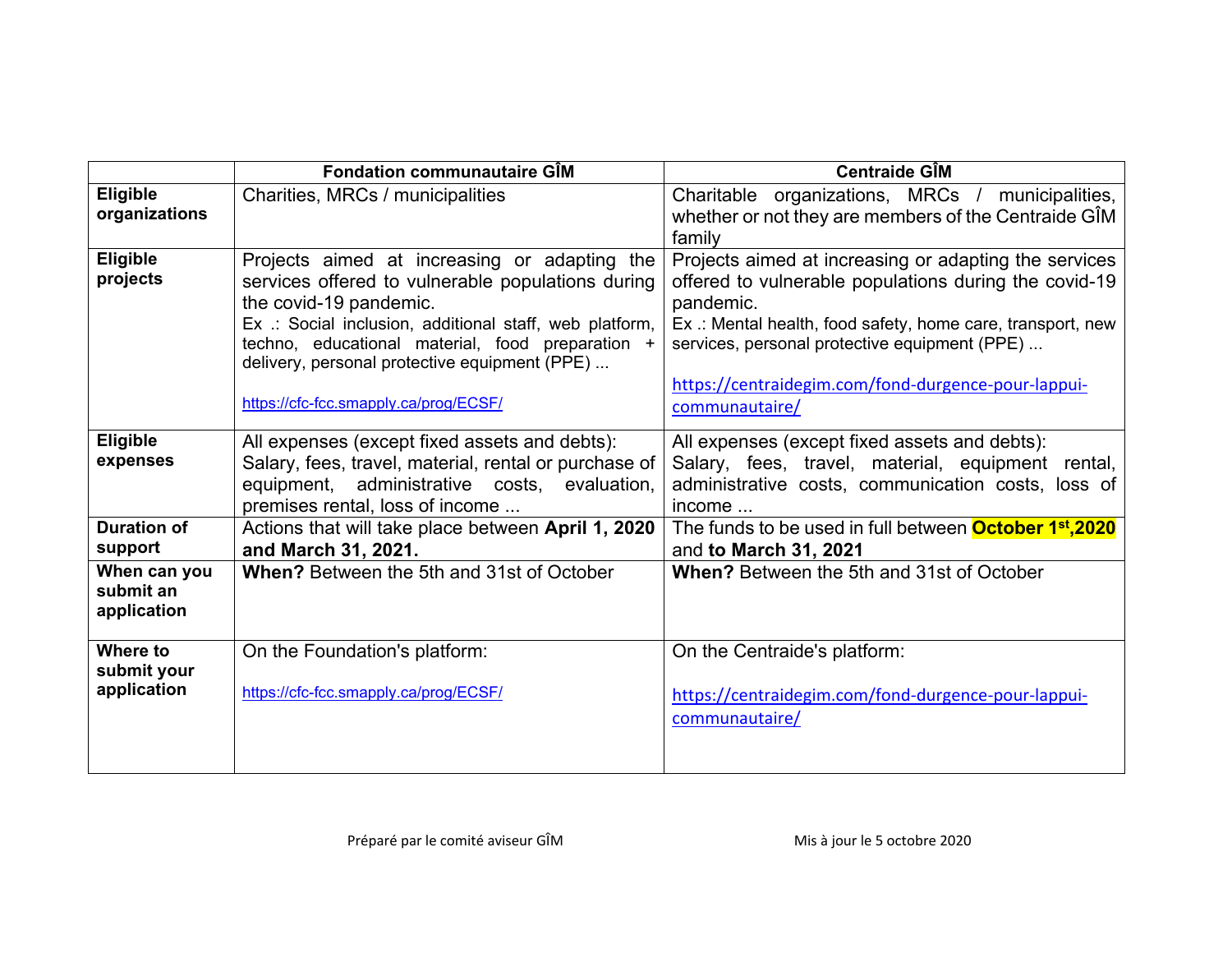| You have A<br>already<br>submitted an<br>application?<br><b>Decisional</b><br>process | If you have already submitted an application during the 1st wave of FUAC funding:<br>- The list of needs expressed but not met will be updated;<br>- The still valid needs will be taken into account by the committee WITHOUT submitting a new request<br>- We will contact you to validate it.<br>At the regional level, the analysis and decisions will be taken during the 2nd weeks of November:<br>1) Analysis and recommendation of the GIM advisory committee                                                                                                                                                                                                                                                                              |  |
|---------------------------------------------------------------------------------------|----------------------------------------------------------------------------------------------------------------------------------------------------------------------------------------------------------------------------------------------------------------------------------------------------------------------------------------------------------------------------------------------------------------------------------------------------------------------------------------------------------------------------------------------------------------------------------------------------------------------------------------------------------------------------------------------------------------------------------------------------|--|
|                                                                                       | 2) Decision of the Board of Centraide GIM and Board of the GIM Community Foundation                                                                                                                                                                                                                                                                                                                                                                                                                                                                                                                                                                                                                                                                |  |
| <b>GIM advisory</b><br>committee                                                      | Who are members of the GIM advisory committee?<br>- Anik Truchon (Regroup of the Gaspé MRCs)<br>- Claudie Thibaudeau (RESSORT-GÎM)<br>- Manon Guité (Future of Children and School Perseverance Accomplice)<br>- Stéphan Boucher (Centraide GÎM)<br>- Ronald Arsenault (GIM Community Foundation)<br>- Manon Cyr (support agent of the advisory committee)<br>What is the mandate of the committee?<br>- Develop the process and inform partners in the region<br>- Establish prioritization criteria, receive and analyze expressed needs<br>- Make recommendations to the Boards of Centraide GIM and the GIM Community Foundation<br>- Support organizations in expressing needs<br>- Optimize the use of levers, ensure equity and consistency |  |